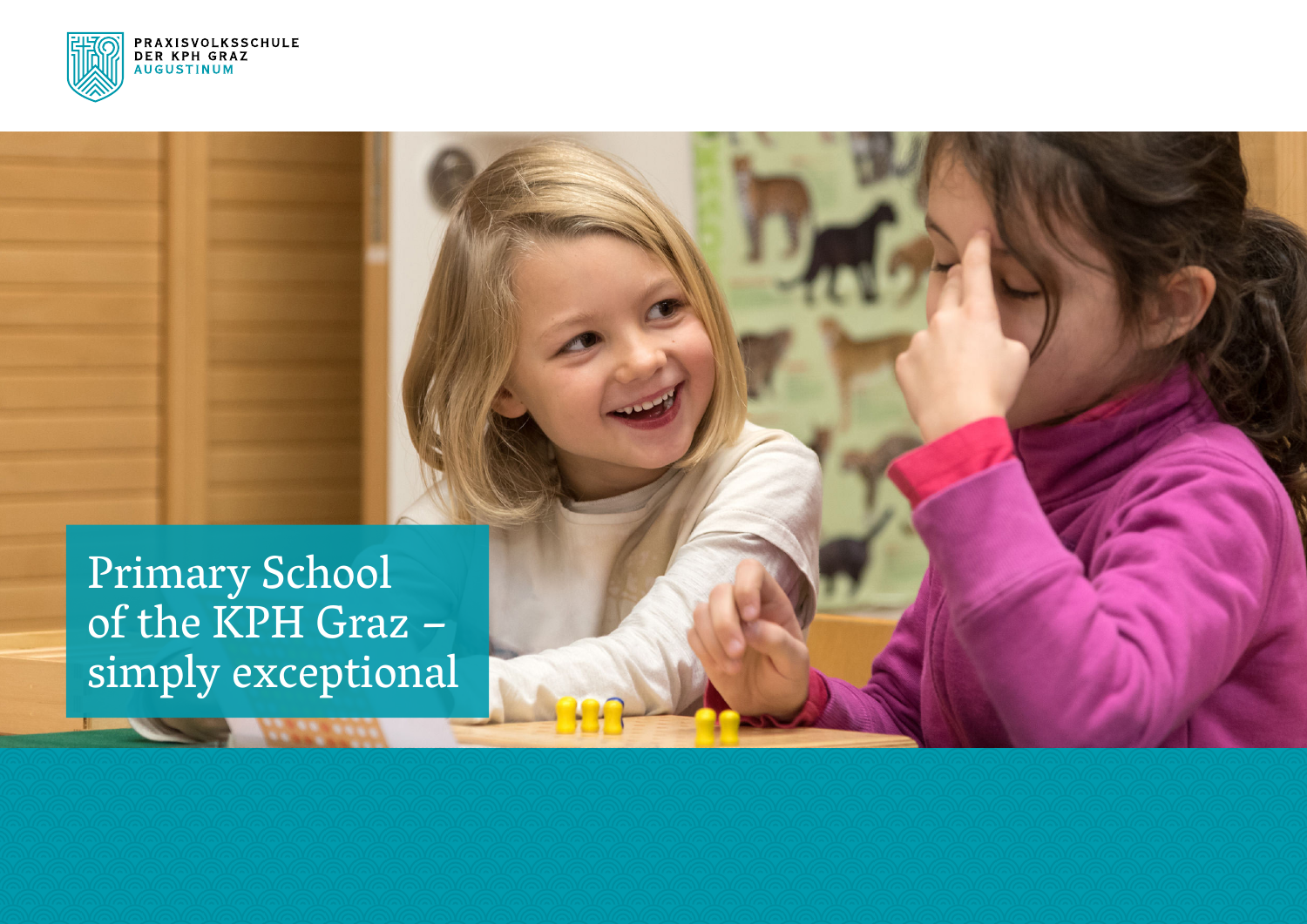# PRAXISVOLKSSCHULE DER KPH GRAZ AUGUSTINUM

*The Partner School, connected to the Catholic University-College of Teacher Education of the Diocese Graz-Seckau (Katholische Pädagogische Hochschule Graz) in the Augustinum, is under the authority of the Federal Ministry of Education, Science and Research as a federal school.*

## **Our school is a …**

- **1. compulsory school**
	- The child is our central focus
- Mixed-age classes
- Consolidated basic education for all students
- Different educational focuses (Montessori, Jenaplan, Diversity, CLIL)
- **2. partner school**
- Working environment for practical, pedagogical studies/research
- Preparation of fundamental, job-specific competences
- Development of practical experience NEW
- **3. networking school**
- Orientation towards current and future social needs
- Evaluation and scientific justification of teaching models
- Orientation towards neurobiological knowledge
- Individualization and competence orientation
- Place for inspiration and job-shadowing for students and pedagogues
- Cooperation with the KPH Graz, the Episcopal High School (Bischöfliches Gymnasium) and the Kindergarten in the Augustinum.
- **4. research school**
- Research environment for internal school development in cooperation with the KPH Graz
- Publication of research results and reports

### **Main Focuses**

The Partner School of the KPH Graz, a progressive education-based school, excels through four different proven main focuses.

- 1. Montessori Pedagogy since 1985
- 2. Jenaplan Pedagogy since 2007
- 3. Diversity since 2010
- 4. CLIL (Content and Language Integrated Learning) since 2011

A central concern of all educational focuses is: **The child is our central focus!**

Our common, fundamental pedagogical approach can be summarized by the fact that we enable children to:

- maintain their enthusiasm, curiosity and joy in learning,
- provide spaces for experience into which we invite the children, inspire them and encourage them to acquire new knowledge,
- have opportunities to bring their talents to their full potential,

#### **Facts & Figures**

**type of school** Primary School **established** 1967 **students** 150 (in 2017) **STAFF** 27 (in 2017)

*Our educational philosophy is to provide every child with what his or her present situation requires!* MARIA MONTESSORI 5)